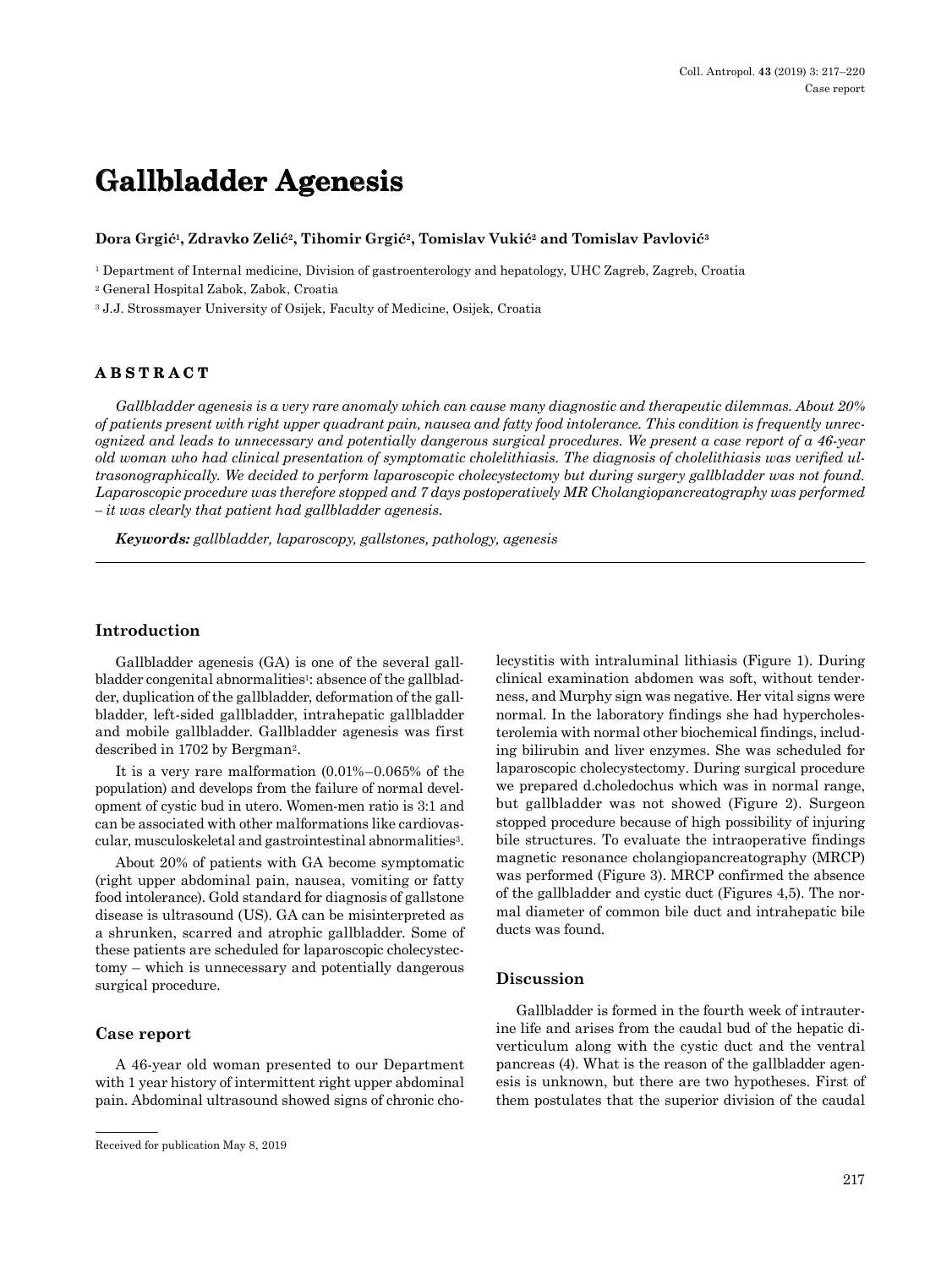

*Fig 1. US showed chronic cholecystitis*



*Fig 3. MRI T2W - absence of the gallbladder.*



*Fig 2. Intraoperative findings – common bile duct, without gallbladder.*



*Fig 4. 3D MRCP- confirmed the diagnosis of the gallbladder agenesis.*



*Fig 5. Reconstruction MRCP- volume rendering technique gallbladder agenesis.*

bud of the hepatic diverticulum fails to develop into the cystic duct and gallbladder, possibly secondary to an aberration in the development of the vessels surrounding the caudal bud5,6,7. The second theory tells that failure of the recanalisation of the gallbladder and cystic duct after their formation causes gallbladder agenesis<sup>8</sup>. Patients with GA are classified by Bennion et al. into 3 groups: the first group are patients with multiple fetal anomalies, including GA, and all of them died secondarily to their other congenital defects. Second group is the asymptomatic group of patients in whom GA was diagnosed post mortem. A third group are the patients with gastrointestinal symptoms who resulted with the intraoperative diagnosis<sup>9</sup>.